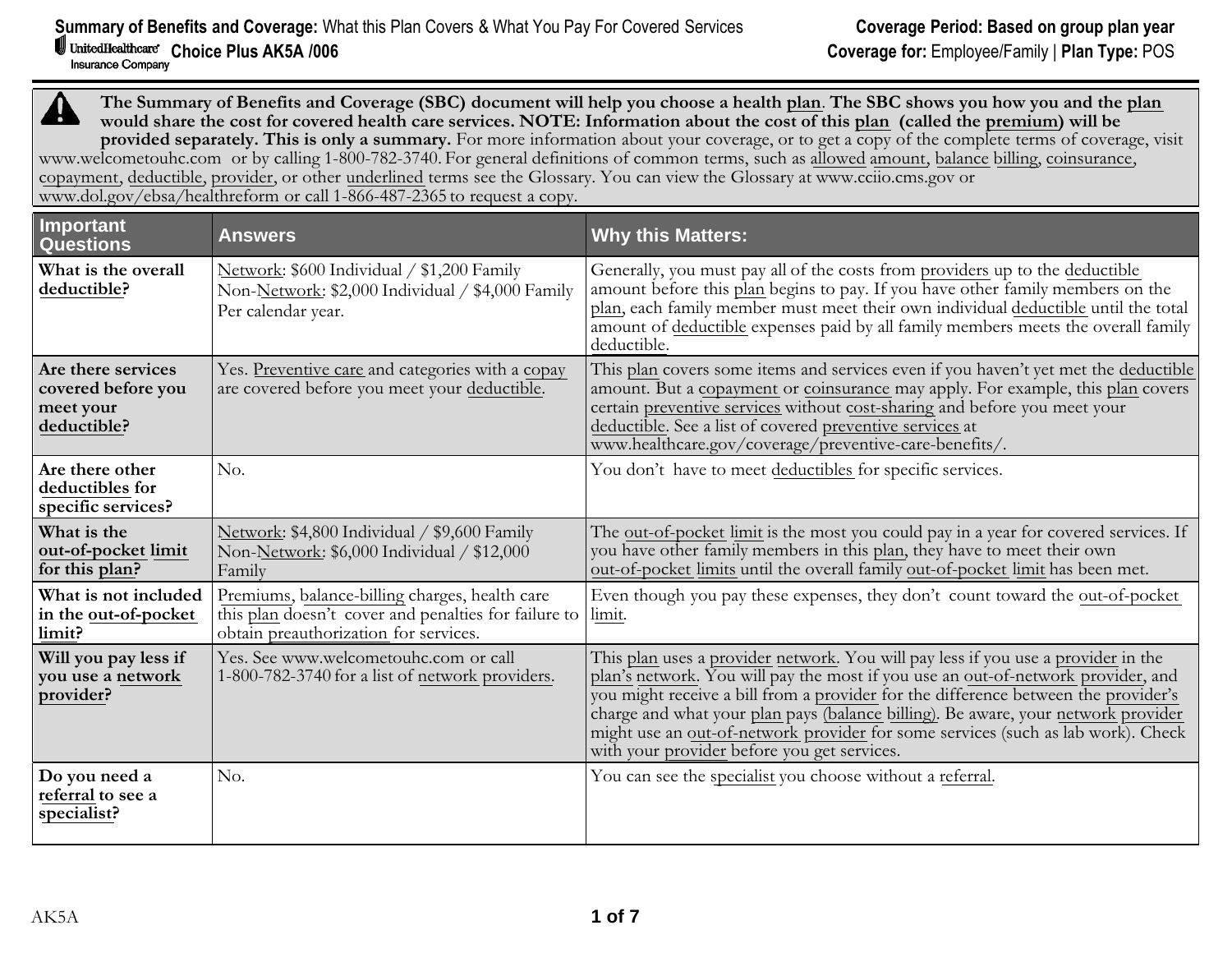All **copayment** and **coinsurance** costs shown in this chart are after your **deductible** has been met, if <sup>a</sup> **deductible** applies.

<u>A</u>

| <b>Common</b>                                                   | <b>Services You May Need</b><br><b>Medical Event</b> |                                                                             | <b>What You Will Pay</b>                                            |                                                                                                                                                                                                                                                                                                               |  |
|-----------------------------------------------------------------|------------------------------------------------------|-----------------------------------------------------------------------------|---------------------------------------------------------------------|---------------------------------------------------------------------------------------------------------------------------------------------------------------------------------------------------------------------------------------------------------------------------------------------------------------|--|
|                                                                 |                                                      |                                                                             | <b>Non-Network</b><br><b>Provider (You</b><br>will pay the<br>most) | Limitations, Exceptions, & Other Important<br><b>Information</b>                                                                                                                                                                                                                                              |  |
| If you visit a<br>health care<br>provider's office<br>or clinic | Primary care visit to treat an<br>injury or illness  | \$20 copay per<br>visit, deductible<br>does not apply                       | 20% coinsurance                                                     | Virtual visits (Telehealth) - \$20 copay per visit by a Designated<br>Virtual Network Provider, deductible does not apply.<br>If you receive services in addition to office visit, additional<br>copays, deductibles, or coinsurance may apply e.g. surgery.                                                  |  |
|                                                                 | Specialist visit                                     | \$40 copay per<br>visit, deductible<br>does not apply                       | 20% coinsurance                                                     | If you receive services in addition to office visit, additional<br>copays, deductibles, or coinsurance may apply e.g. surgery.                                                                                                                                                                                |  |
|                                                                 | Preventive<br>care/screening/immunizati-<br>on       | No Charge                                                                   | $*20%$<br>coinsurance                                               | Includes preventive health services specified in the health care<br>reform law. You may have to pay for services that aren't<br>preventive. Ask your provider if the services needed are<br>preventive. Then check what your plan will pay for.<br>*Deductible/coinsurance may not apply to certain services. |  |
| If you have a test                                              | Diagnostic test (x-ray, blood<br>work)               | Free<br>Standing/Office:<br>20% coinsurance<br>Hospital: 20%<br>coinsurance | 30% coinsurance                                                     | Preauthorization required for non-network for certain services<br>or no coverage.                                                                                                                                                                                                                             |  |
|                                                                 | Imaging (CT/PET scans,<br>MRI <sub>s</sub> )         | Free<br>Standing/Office:<br>20% coinsurance<br>Hospital: 20%<br>coinsurance | 30% coinsurance                                                     | \$250 Hospital-Based per occurrence deductible applies prior to<br>the overall deductible.<br>Preauthorization required for non-network or no coverage.                                                                                                                                                       |  |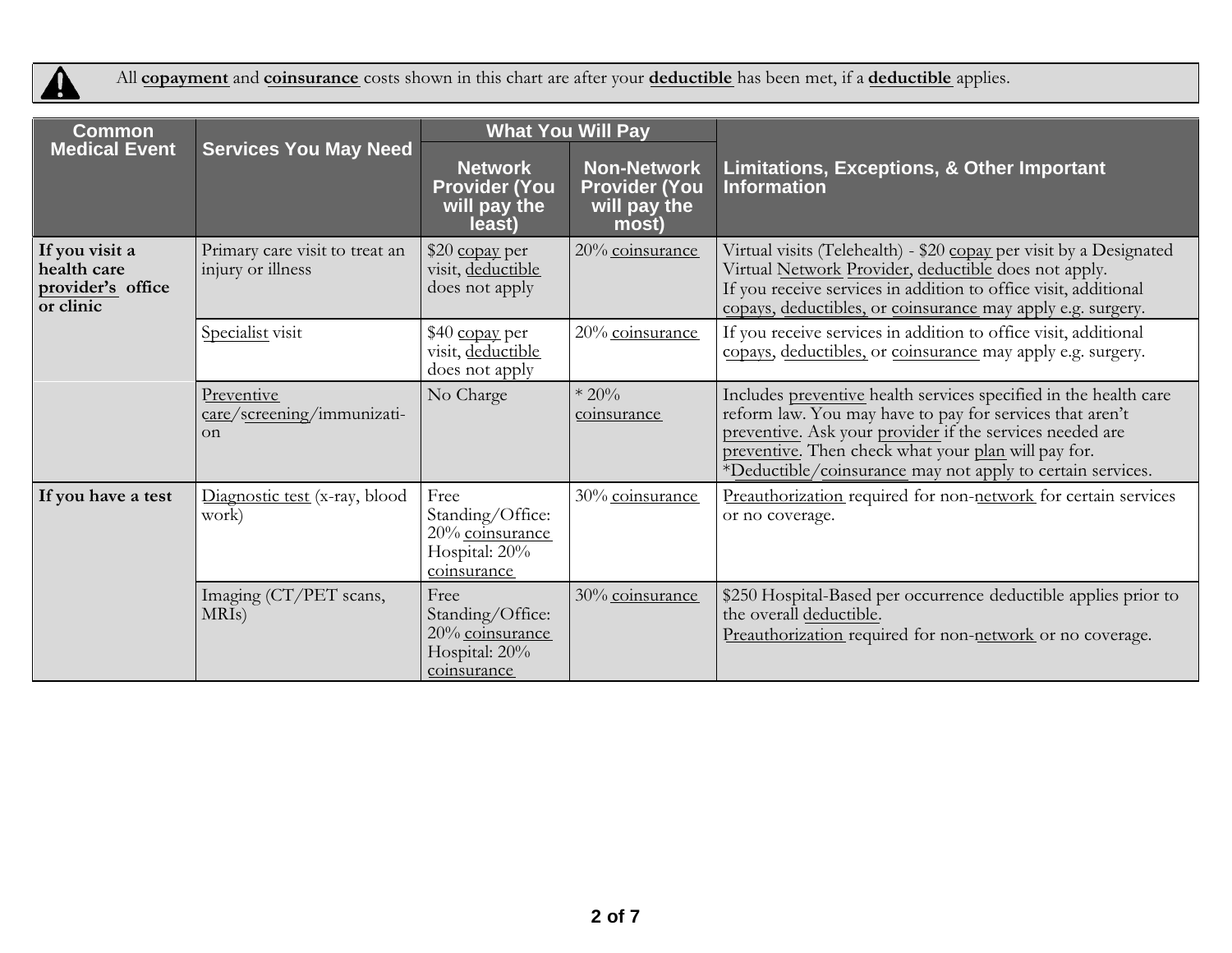| <b>Common</b>                                                                                           |                                                                      | <b>What You Will Pay</b>                                                                                                         |                                                                                                |                                                                                                                                                                                                                                                                                                                                                                                |  |
|---------------------------------------------------------------------------------------------------------|----------------------------------------------------------------------|----------------------------------------------------------------------------------------------------------------------------------|------------------------------------------------------------------------------------------------|--------------------------------------------------------------------------------------------------------------------------------------------------------------------------------------------------------------------------------------------------------------------------------------------------------------------------------------------------------------------------------|--|
| <b>Medical Event</b>                                                                                    | <b>Services You May Need</b>                                         | <b>Network</b><br><b>Provider (You</b><br>will pay the<br>least)                                                                 | <b>Non-Network</b><br><b>Provider (You</b><br>will pay the<br>most)                            | Limitations, Exceptions, & Other Important<br>Information                                                                                                                                                                                                                                                                                                                      |  |
| If you need drugs<br>to treat your<br>illness or<br>condition<br>More information<br>about prescription | Tier 1 - Generic drugs -<br>Your Lowest-Cost Option                  | Deductible does<br>not apply. Retail:<br>\$10 copay<br>Mail-Order: \$25<br>copay<br><b>Specialty Drugs:</b><br>$$10$ copay       | Deductible does<br>not apply. Retail:<br>\$10 copay<br><b>Specialty Drugs:</b><br>$$10$ copay  | Provider means pharmacy for purposes of this section.<br>Retail: Up to a 31 day supply.<br>Mail-Order: Up to a 90 day supply.<br>If you use a non-Network pharmacy (including a mail order<br>pharmacy), you may be responsible for any amount over the<br>allowed amount.<br>Copay is per prescription order up to the day supply limit listed                                |  |
| drug coverage is<br>available at www.<br>welcometouhc.com.                                              | Tier 2 - Preferred brand<br>drugs - Your Midrange-Cost<br>Option     | Deductible does<br>not apply. Retail:<br>$$40$ copay<br>Mail-Order: \$100<br>copay<br><b>Specialty Drugs:</b><br>$$100$ copay    | Deductible does<br>not apply. Retail:<br>\$40 copay<br><b>Specialty Drugs:</b><br>$$100$ copay | above.<br>You may need to obtain certain drugs, including certain specialty<br>drugs, from a pharmacy designated by us.<br>Certain drugs may have a preauthorization requirement or may<br>result in a higher cost.<br>You may be required to use a lower-cost drug(s) prior to<br>benefits under your policy being available for certain prescribed                           |  |
|                                                                                                         | Tier 3 - Non-preferred brand<br>drugs - Your Midrange-Cost<br>Option | Deductible does<br>not apply. Retail:<br>\$75 copay<br>Mail-Order:<br>$$187.50$ copay<br><b>Specialty Drugs:</b><br>$$150$ copay | Deductible does<br>not apply. Retail:<br>\$75 copay<br><b>Specialty Drugs:</b><br>$$150$ copay | drugs.<br>See the website listed for information on drugs covered by your<br>plan. Not all drugs are covered.<br>If a dispensed drug has a chemically equivalent drug, the cost<br>difference between drugs in addition to any applicable copay<br>and/or coinsurance may be applied.<br>Certain preventive medications and Tier 1 contraceptives are<br>covered at No Charge. |  |
|                                                                                                         | Tier 4 Specialty Drugs -<br>Additional High-Cost<br>Options          | Not Applicable                                                                                                                   | Not Applicable                                                                                 |                                                                                                                                                                                                                                                                                                                                                                                |  |
| If you have<br>outpatient surgery                                                                       | Facility fee (e.g., ambulatory<br>surgery center)                    | <b>Ambulatory Surg</b><br>Center: $20\%$<br>coinsurance<br>Hospital: 20%<br>coinsurance                                          | 30% coinsurance                                                                                | Preauthorization required for certain services for non-network<br>or no coverage.<br>\$250 Hospital per occurrence deductible applies prior to the<br>overall deductible.                                                                                                                                                                                                      |  |
|                                                                                                         | Physician/surgeon fees                                               | 20% coinsurance                                                                                                                  | 30% coinsurance                                                                                | None                                                                                                                                                                                                                                                                                                                                                                           |  |
| If you need<br>immediate<br>medical attention                                                           | Emergency room care                                                  | 20% coinsurance                                                                                                                  | 20% coinsurance                                                                                | Network deductible applies.                                                                                                                                                                                                                                                                                                                                                    |  |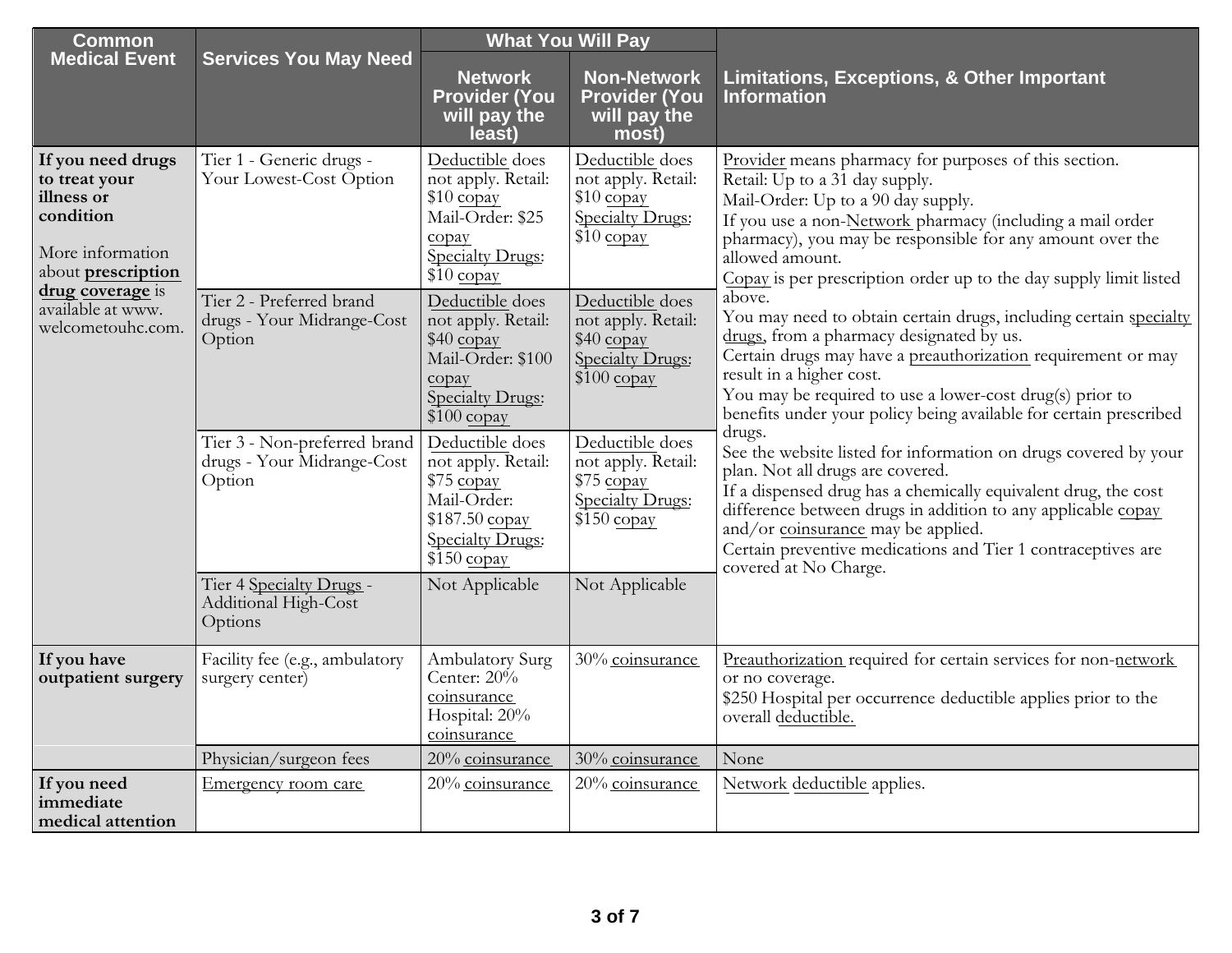| <b>Common</b>                                                                         |                                              | <b>What You Will Pay</b>                                             |                                                                     |                                                                                                                                                                                                                   |  |
|---------------------------------------------------------------------------------------|----------------------------------------------|----------------------------------------------------------------------|---------------------------------------------------------------------|-------------------------------------------------------------------------------------------------------------------------------------------------------------------------------------------------------------------|--|
| <b>Medical Event</b>                                                                  | <b>Services You May Need</b>                 | <b>Network</b><br><b>Provider (You</b><br>will pay the<br>least)     | <b>Non-Network</b><br><b>Provider (You</b><br>will pay the<br>most) | Limitations, Exceptions, & Other Important<br><b>Information</b>                                                                                                                                                  |  |
|                                                                                       | <b>Emergency medical</b><br>transportation   | 20% coinsurance                                                      | 20% coinsurance                                                     | Network deductible applies.                                                                                                                                                                                       |  |
|                                                                                       | Urgent care                                  | 20% coinsurance                                                      | 30% coinsurance                                                     | None                                                                                                                                                                                                              |  |
| If you have a<br>hospital stay                                                        | Facility fee (e.g., hospital<br>room)        | 20% coinsurance                                                      | 30% coinsurance                                                     | Preauthorization required for non-network or no coverage.                                                                                                                                                         |  |
|                                                                                       | Physician/surgeon fees                       | 20% coinsurance                                                      | 30% coinsurance                                                     | None                                                                                                                                                                                                              |  |
| If you need<br>mental health,<br>behavioral health,<br>or substance<br>abuse services | Outpatient services                          | \$40 copay per<br>visit, deductible<br>does not apply                | 20% coinsurance                                                     | Network Partial hospitalization/intensive outpatient treatment:<br>20% coinsurance<br>Preauthorization required for certain services for non-network<br>or no coverage.                                           |  |
|                                                                                       | Inpatient services                           | 20% coinsurance                                                      | 30% coinsurance                                                     | Preauthorization required for non-network or no coverage.                                                                                                                                                         |  |
| If you are<br>pregnant                                                                | Office visits                                | No Charge                                                            | 30% coinsurance                                                     | Cost sharing does not apply for preventive services. Depending<br>on the type of service a copayment, deductibles, or coinsurance<br>may apply.                                                                   |  |
|                                                                                       | Childbirth/delivery<br>professional services | 20% coinsurance                                                      | 30% coinsurance                                                     | Maternity care may include tests and services described<br>elsewhere in the SBC (i.e. ultrasound.)                                                                                                                |  |
|                                                                                       | Childbirth/delivery facility<br>services     | 20% coinsurance                                                      | 30% coinsurance                                                     | Inpatient preauthorization may apply.                                                                                                                                                                             |  |
| If you need help<br>recovering or have<br>other special<br>health needs               | Home health care                             | 20% coinsurance                                                      | 30% coinsurance                                                     | Preauthorization required for non-network or no coverage.                                                                                                                                                         |  |
|                                                                                       | Rehabilitation services                      | \$20 copay per<br>outpatient visit,<br>deductible does<br>not apply  | 20% coinsurance                                                     | Physical, Speech, Occupational limited to 30 visits per condition<br>(each). Cardiac 90 visits.<br>Preauthorization required for certain services for non-network<br>or no coverage.                              |  |
|                                                                                       | Habilitation services                        | $$20$ copay per<br>outpatient visit,<br>deductible does<br>not apply | 20% coinsurance                                                     | Age 18 and under: Unlimited. Age 19 and older : Physical,<br>Speech, Occupational limited to 30 visits per condition (each).<br>Preauthorization required for certain services for non-network<br>or no coverage. |  |
|                                                                                       | Skilled nursing care                         | 20% coinsurance                                                      | 30% coinsurance                                                     | Skilled Nursing is limited to 100 days per calendar year.<br>Preauthorization required for non-network or no coverage.                                                                                            |  |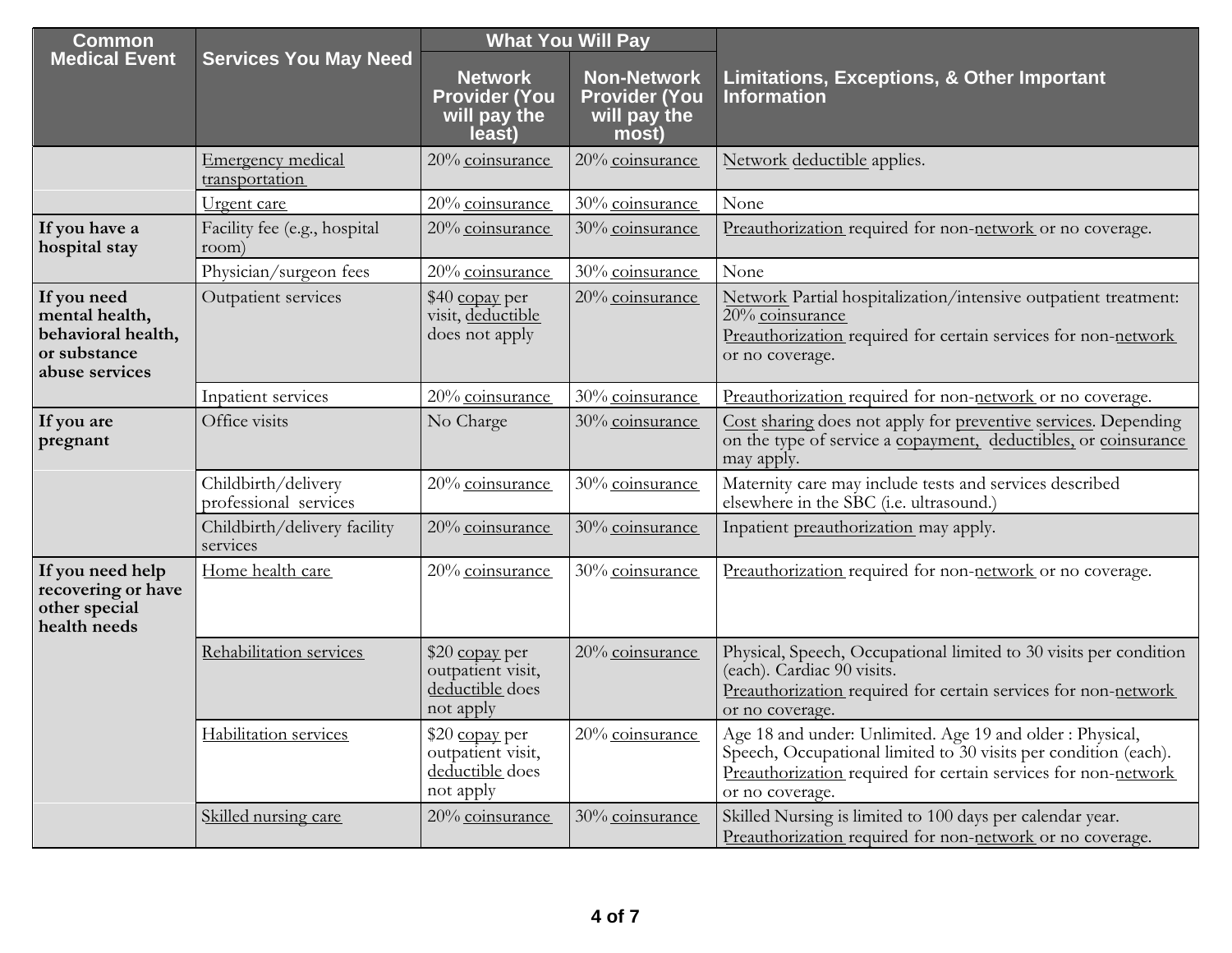| <b>Common</b>                             |                              | <b>What You Will Pay</b>                                         |                                                              |                                                                               |  |
|-------------------------------------------|------------------------------|------------------------------------------------------------------|--------------------------------------------------------------|-------------------------------------------------------------------------------|--|
| <b>Medical Event</b>                      | <b>Services You May Need</b> | <b>Network</b><br><b>Provider (You</b><br>will pay the<br>least) | Non-Network<br><b>Provider (You</b><br>will pay the<br>most) | Limitations, Exceptions, & Other Important<br><b>Information</b>              |  |
|                                           | Durable medical equipment    | 20% coinsurance                                                  | 30% coinsurance                                              | Preauthorization required for non-network DME over \$1,000 or<br>no coverage. |  |
|                                           | Hospice services             | 20% coinsurance                                                  | 30% coinsurance                                              | Inpatient Preauthorization required for non-network or no<br>coverage.        |  |
| If your child needs<br>dental or eye care | Children's eye exam          | \$20 copay per<br>visit, deductible<br>does not apply            | 20% coinsurance                                              | One exam every 12 months.                                                     |  |
|                                           | Children's glasses           | 50% coinsurance,<br>deductible does<br>not apply                 | 50% coinsurance                                              | One pair every 12 months.                                                     |  |
|                                           | Children's dental check-up   | $0\%$ coinsurance                                                | 0% coinsurance                                               | Cleanings covered 2 times per 12 months. Additional limitations<br>may apply. |  |

# **Excluded Services & Other Covered Services:**

| services.)                                                                                                                   |                       | Services Your Plan Generally Does NOT Cover (Check your policy or plan document for more information and a list of any other excluded |                                                                                |                                                                                              |  |
|------------------------------------------------------------------------------------------------------------------------------|-----------------------|---------------------------------------------------------------------------------------------------------------------------------------|--------------------------------------------------------------------------------|----------------------------------------------------------------------------------------------|--|
| • Cosmetic Surgery                                                                                                           | • Dental Care (Adult) | • Long-Term Care                                                                                                                      | • Non-emergency care when • Private-Duty Nursing<br>traveling outside the U.S. |                                                                                              |  |
| • Routine Eye Care (Adult)                                                                                                   | • Routine Foot Care   | • Weight Loss Programs                                                                                                                |                                                                                |                                                                                              |  |
| Other Covered Services (Limitations may apply to these services. This isn't a complete list. Please see your plan document.) |                       |                                                                                                                                       |                                                                                |                                                                                              |  |
| • Acupuncture                                                                                                                | • Bariatric Surgery   | • Chiropractic care-20 visits<br>per calendar year                                                                                    | • Hearing Aids                                                                 | • Infertility Treatment<br>-Artificial insemination and<br>Intrauterine insemination<br>only |  |

**Your Rights to Continue Coverage:** There are agencies that can help if you want to continue your coverage after it ends. The contact information for those agencies is: 1-866-444-3272 or www.dol.gov/ebsa for the U.S. Department of Labor, Employee Benefits Security Administration, or 1-877-267-2323 x61565 or www.cciio.cms.gov for the U.S. Department of Health and Human Services. Other coverage options may be available to you too, including buying individual insurance coverage through the Health Insurance <u>Marketplace</u>. For more information about the <u>Marketplace</u>, visit www.HealthCare.gov or call 1-800-318-2596.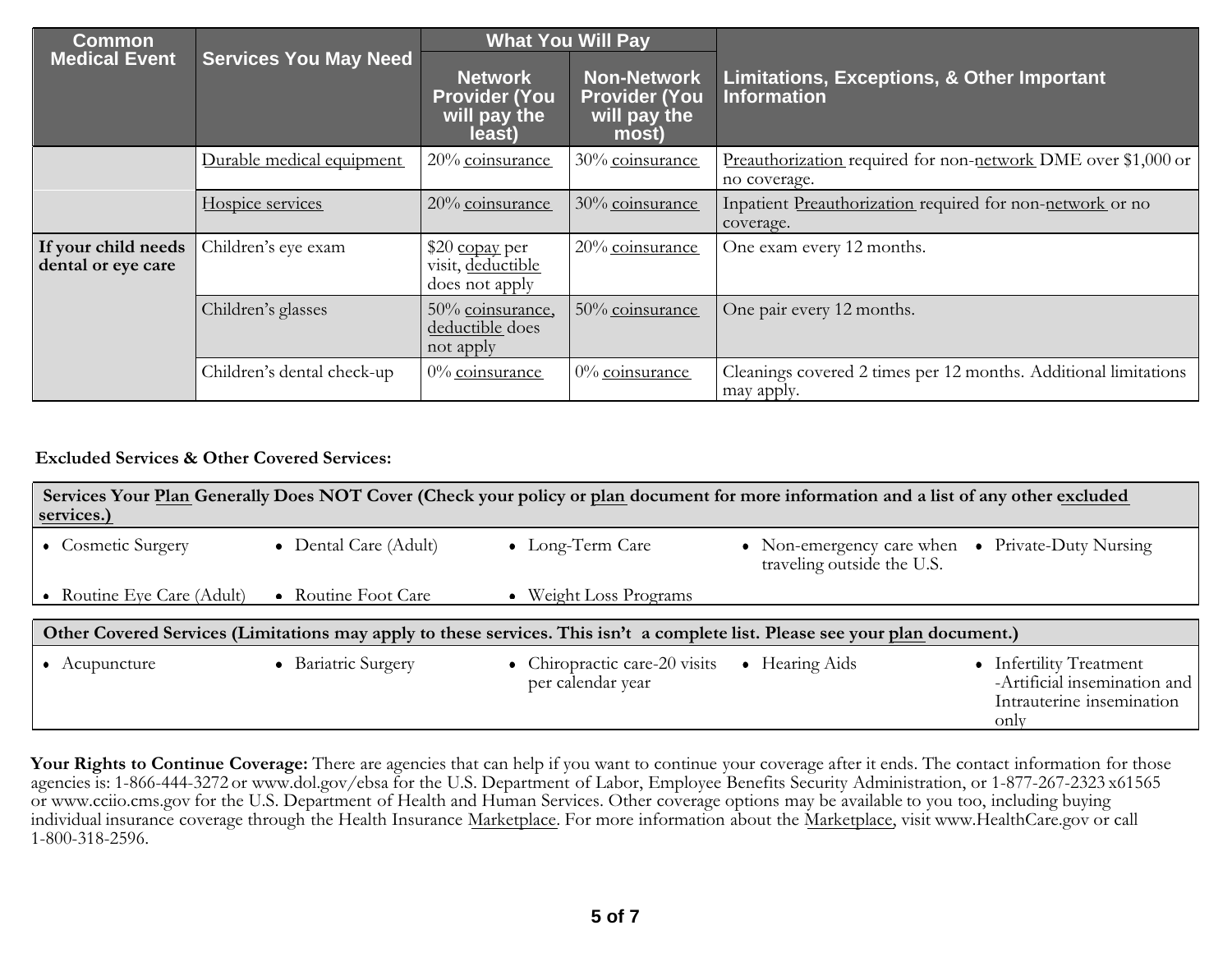**Your Grievance and Appeals Rights:** There are agencies that can help if you have <sup>a</sup> complaint against your plan for <sup>a</sup> denial of <sup>a</sup> claim. This complaint is called a <u>grievance</u> or appeal. For more information about your rights, look at the explanation of benefits you will receive for that medical c<u>laim</u>. Your <u>plan</u> documents also provide complete information to submit a c<u>laim,</u> appeal, or a <u>grievance</u> for any reason to your <u>plan</u>. For more information about your rights, this notice, or assistance, contact: 1-800-782-3740 ; or the Employee Benefits Security Administration at 1-866-444-EBSA (3272) or www.dol.gov/ebsa/healthreform or the Maryland Insurance Administration at 1-800-492-6116 or www.mdinsurance.state.md.us/sa. Additionally, <sup>a</sup> consumer assistance program can help you file your appeal. Contact Maryland Office of the Attorney General Health Education and Advocacy Unit at 1-877-261-8807 or TTY 1-800-576-6372 or visit www.oag.state.md.us/consumer.

# **Does this plan provide Minimum Essential Coverage? Yes.**

If you don't have <u>Minimum Essential Coverage</u> for a month, you'll have to make a payment when you file your tax return unless you qualify for an exemption from the requirement that you have health coverage for that month.

# **Does this plan meet Minimum Value Standards? Yes.**

If your <u>plan</u> doesn't meet the <u>Minimum Value Standards</u>, you may be eligible for a <u>premium tax credit</u> to help you pay for a <u>plan</u> through the <u>Marketplace</u>.

## **Language Access Services:**

Spanish (Español): Para obtener asistencia en Español, llame al 1-800-782-3740. Tagalog (Tagalog): Kung kailangan ninyo ang tulong sa Tagalog tumawag sa 1-800-782-3740 . Chinese (中文): 如果需要中文的帮助,**请拨打这个号码** 1-800-782-3740 . Navajo (Dine): Dinek'ehgo shika at' ohwol ninisingo, kwiijigo holne' 1-800-782-3740. To see examples of how this plan might cover costs for a sample medical situation, see the next page.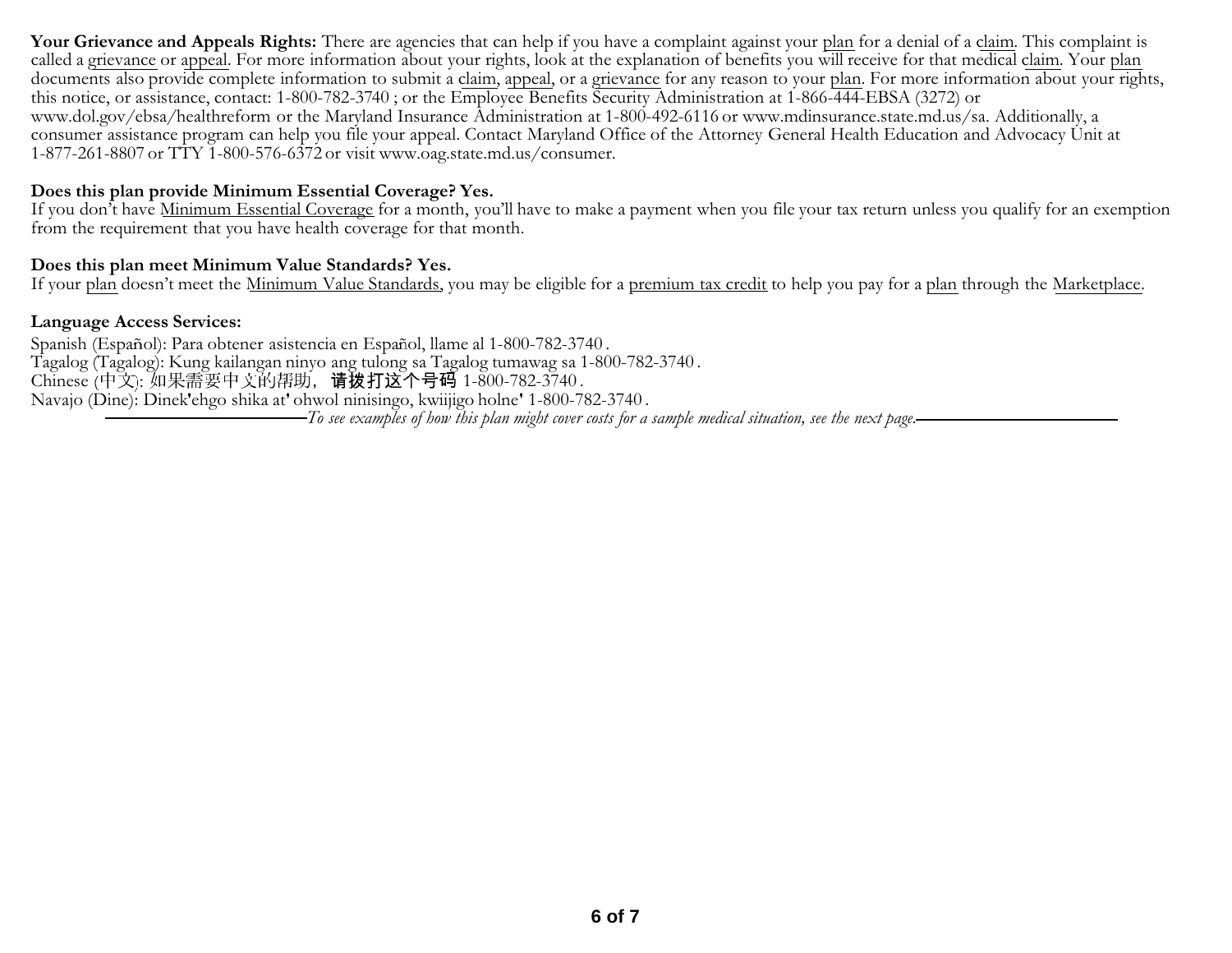

**This is not <sup>a</sup> cost estimator.** Treatments shown are just examples of how this plan might cover medical care. Your actual costs will be different depending on the actual care you receive, the prices your <u>providers</u> charge, and many other factors. Focus on the <u>cost sharing</u> amounts (deductibles, copayments and coinsurance) and e<u>xcluded services</u> under the <u>plan</u>. Use this information to compare the portion of costs you might pay under different health <u>plans</u>. Please note these coverage examples are based on self-only coverage.

**Peg is Having <sup>a</sup> Baby** (9 months of in-network pre-natal

care and <sup>a</sup> hospital delivery)

| $\blacksquare$ The plan's overall deductible | \$600 |
|----------------------------------------------|-------|
| Specialist Copayment                         | \$40  |
| ■ Hospital (facility) Coinsurance            | 20%   |
| $\blacksquare$ Other coinsurance             | 20%   |

#### **This EXAMPLE event includes services like:**

Specialist office visits*(prenatal care)* Childbirth/Delivery Professional Services Childbirth/Delivery Facility Services Diagnostic tests*(ultrasounds and blood work)* Specialist visit*(anesthesia)*

| <b>Total Example Cost</b>       | \$12,800 |  |  |  |
|---------------------------------|----------|--|--|--|
| In this example, Peg would pay: |          |  |  |  |
| Cost Sharing                    |          |  |  |  |
| Deductibles                     | \$600    |  |  |  |
| Copayments                      | \$30     |  |  |  |
| Coinsurance                     | \$2,100  |  |  |  |
| What isn't covered              |          |  |  |  |
| Limits or exclusions            | \$60     |  |  |  |
| The total Peg would pay is      | \$2,790  |  |  |  |

| <b>Managing Joe's type 2</b><br><b>Diabetes</b>                       |
|-----------------------------------------------------------------------|
| (a year of routine in-network care of<br>a well-controlled condition) |
|                                                                       |

| $\blacksquare$ The plan's overall deductible | \$600 |
|----------------------------------------------|-------|
| Specialist Copayment                         | \$40  |
| Hospital (facility) Coinsurance              | 20%   |

**Other coinsurance**

#### **This EXAMPLE event includes services like:**

20%

Primary care physician office visits *(including disease education)* Diagnostic tests*(blood work)* Prescription drugs Durable medical equipment *(glucose meter)*

| <b>Total Example Cost</b>       | \$7,400 |  |  |  |
|---------------------------------|---------|--|--|--|
| In this example, Joe would pay: |         |  |  |  |
| Cost Sharing                    |         |  |  |  |
| Deductibles                     | \$300   |  |  |  |
| Copayments                      | \$1,200 |  |  |  |
| Coinsurance                     | \$0     |  |  |  |
| What isn't covered              |         |  |  |  |
| Limits or exclusions            |         |  |  |  |

**The total Joe would pay is** \$1,530

#### **Anna's Simple Fracture** (in-network emergency room visit and follow up care)

| $\blacksquare$ The plan's overall deductible     | \$600 |
|--------------------------------------------------|-------|
| <b>Specialist Copayment</b>                      | \$40  |
| <b>Example 1</b> Hospital (facility) Coinsurance | 20%   |
| Other coinsurance                                | 20%   |

### **This EXAMPLE event includes services like:**

Emergency room care *(including medical supplies)* Diagnostic test *(x-ray)* Durable medical equipment *(crutches)*

Rehabilitation services*(physical therapy)*

**In this example, Anna would pay:**

| Cost Sharing                |       |
|-----------------------------|-------|
| Deductibles                 | \$600 |
| Copayments                  | \$100 |
| Coinsurance                 | \$100 |
| What isn't covered          |       |
| Limits or exclusions        | \$0   |
| The total Anna would pay is |       |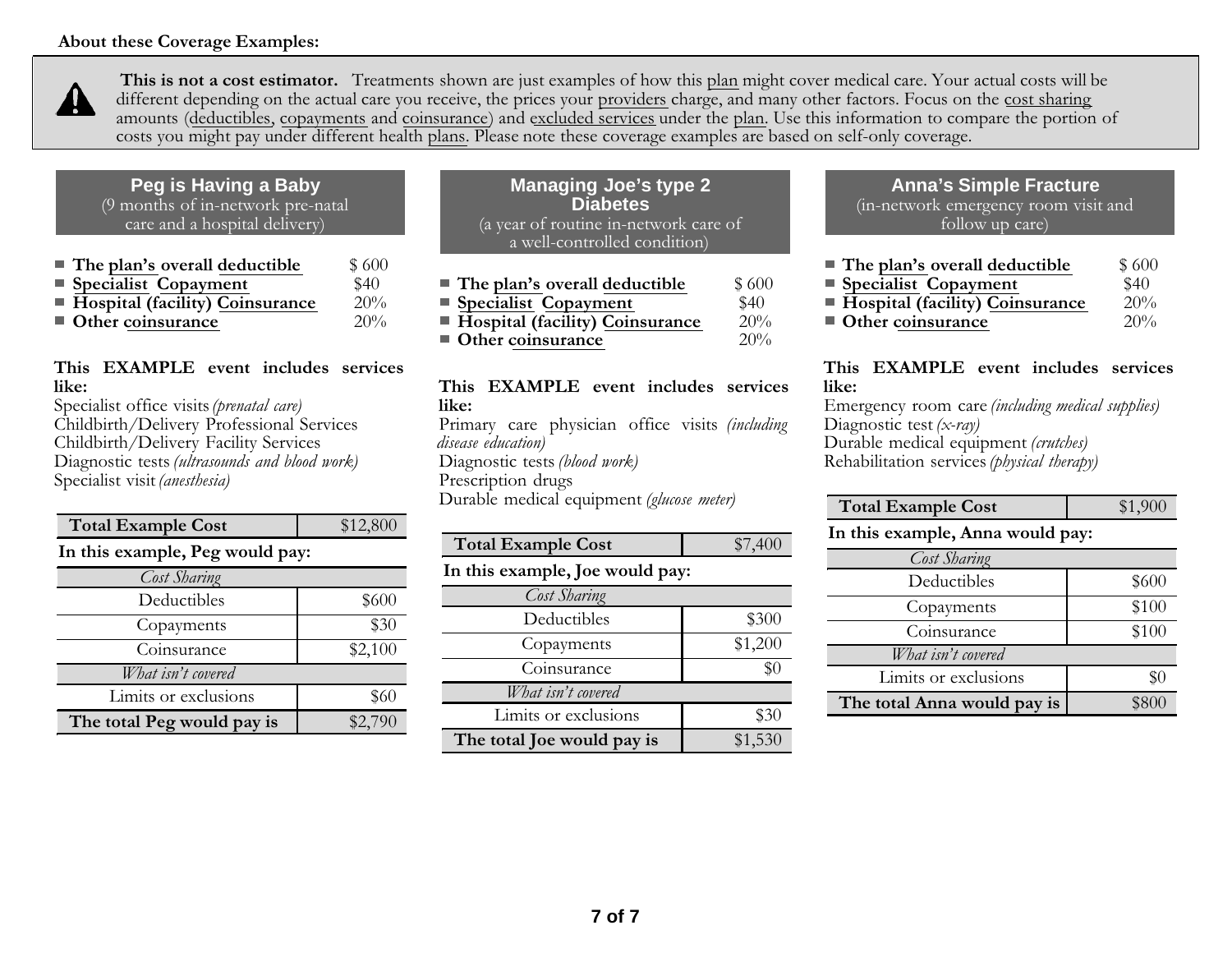We do not treat members differently because of sex, age, race, color, disability or national origin.

If you think you were treated unfairly because of your sex, age, race, color, disability or national origin, you can send a complaint to the Civil Rights Coordinator.

**Online:** UHC\_Civil\_Rights@uhc.com

**Mail:** Civil Rights Coordinator. UnitedHealthcare Civil Rights Grievance. P.O. Box 30608 Salt Lake City, UTAH 84130

You must send the complaint within 60 days of when you found out about it. A decision will be sent to you within 30 days. If you disagree with the decision, you have 15 days to ask us to look at it again. If you need help with your complaint, please call the toll-free number listed within this Summary of Benefits and Coverage (SBC), TTY 711, Monday through Friday, 8 a.m. to 8 p.m.

You can also file a complaint with the U.S. Dept. of Health and Human Services. **Online:** https://ocrportal.hhs.gov/ocr/portal/lobby.jsf Complaint forms are available at http://www.hhs.gov/ocr/office/file/index.html. **Phone:** Toll-free 1-800-368-1019, 800-537-7697 (TDD) **Mail:** U.S. Dept. of Health and Human Services. 200 Independence Avenue, SW Room 509F, HHH Building Washington, D.C. 20201

We provide free services to help you communicate with us. Such as, letters in other languages or large print. Or, you can ask for an interpreter. To ask for help, please call the number contained within this Summary of Benefits and Coverage (SBC), TTY711, Monday through Friday, 8 a.m. to 8 p.m.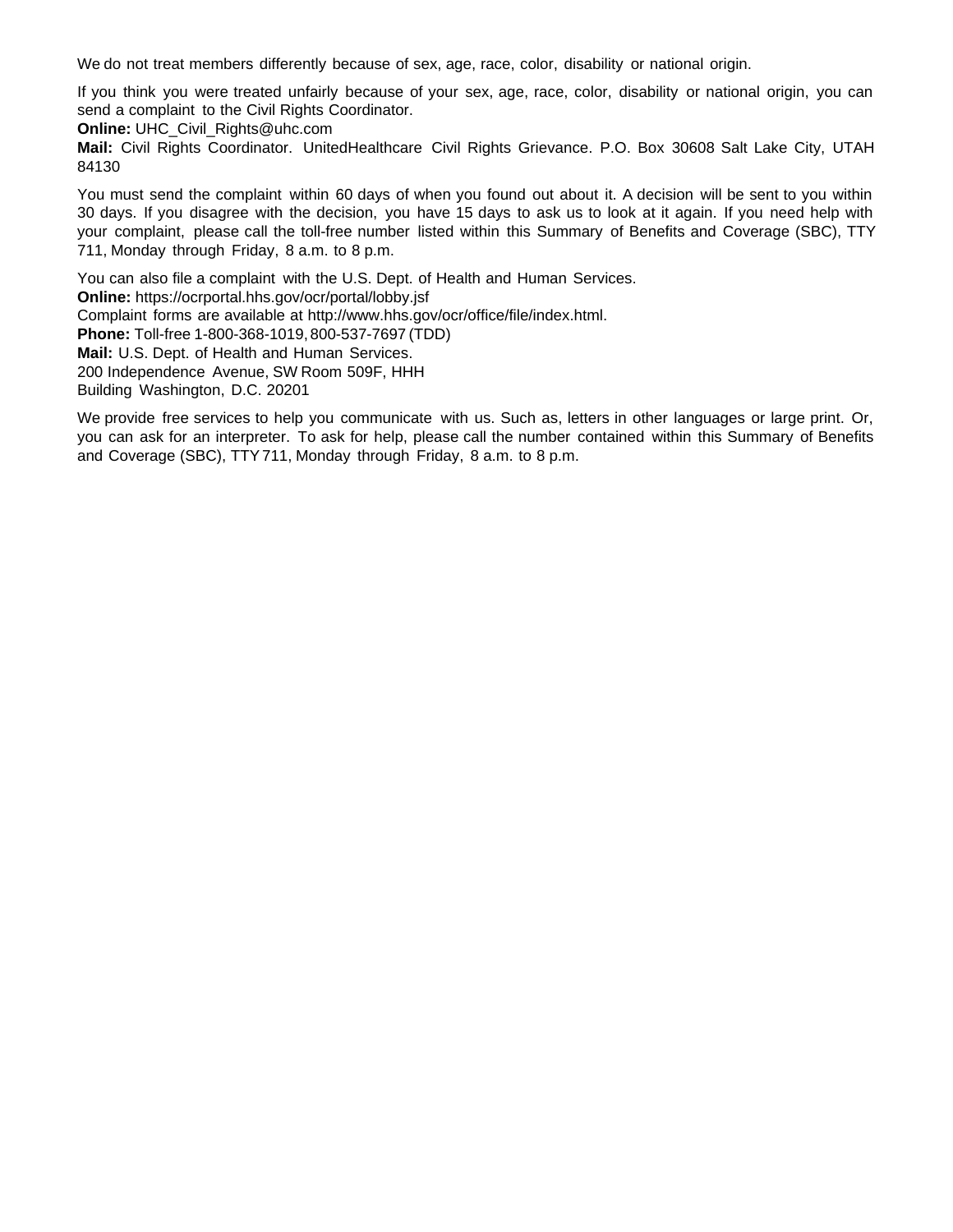ATENCIÓN: Si habla español (Spanish), hay servicios de asistencia de idiomas, sin cargo, a su disposición. Llame al número gratuito que aparece en este Resumen de Beneficios y Cobertura (Summary of Benefits and Coverage, SBC).

請注意:如果您說中文 (Chinese),我們免費為您提供語言協助服務。請撥打本福利和承保摘要 (Summary of Benefits and Coverage, SBC) 内所列的免付費電話號碼。

XIN LƯU Ý: Nếu quý vị nói tiếng Việt (Vietnamese), quý vị sẽ được cung cấp dịch vụ trợ giúp về ngôn ngữ miễn phí. Vui lòng gọi số điện thoại miễn phí ghi trong bản Tóm lược về quyền lợi và đài thọ bảo hiểm (Summary of Benefits and Coverage, SBC) này.

알림: 한국어(Korean)를 사용하시는 경우 언어 지원 서비스를 무료로 이용하실 수 있습니다. 본 혜택 및 보장 요약서(Summary of Benefits and Coverage, SBC)에 기재된 무료전화번호로 전화하십시오.

PAUNAWA: Kung nagsasalita ka ng Tagalog (Tagalog), may makukuha kang mga libreng serbisyo ng tulong sa wika. Pakitawagan ang toll-free na numerong nakalista sa Buod na ito ng Mga Benepisyo at Saklaw (Summary of Benefits and Coverage o SBC).

ВНИМАНИЕ: бесплатные услуги перевода доступны для людей, чей родной язык является русском (Russian). Позвоните по бесплатному номеру телефона, указанному в данном «Обзоре льгот и покрытия» (Summary of Benefits and Coverage, SBC).

تنبيه: إذا كنت تتحدث العربية (Arabic)، فإن خدمات المساعدة اللغوية المجانية متاحة لك. يُرجى الإتصـال بر قم الهاتف المجاني المدرج بداخل مخلص المزايا والتغطية (Summary of Benefits and Coverage، SBC) هذا.

ATANSYON: Si w pale Kreyol ayisyen (Haitian Creole), ou kapab benefisye sèvis ki gratis pou ede w nan lang pa w. Tanpri rele nimewo gratis ki nan Rezime avantaj ak pwoteksyon sa a (Summary of Benefits and Coverage, SBC).

ATTENTION : Si vous parlez français (French), des services d'aide linguistique vous sont proposés gratuitement. Veuillez appeler le numéro sans frais figurant dans ce Sommaire des prestations et de la couverture (Summary of Benefits and Coverage, SBC).

UWAGA: Jeżeli mówisz po polsku (Polish), udostępniliśmy darmowe usługi tłumacza. Prosimy zadzwonić pod bezpłatny numer podany w niniejszym Zestawieniu świadczeń i refundacji (Summary of Benefits and Coverage, SBC).

ATENCÃO: Se você fala português (Portuguese), contate o serviço de assistência de idiomas gratuito. Ligue para o número gratuito listado neste Resumo de Benefícios e Cobertura (Summary of Benefits and Coverage - SBC).

ATTENZIONE: in caso la lingua parlata sia l'italiano (Italian), sono disponibili servizi di assistenza linguistica gratuiti. Chiamate il numero verde indicato all'interno di questo Sommario dei Benefit e della Copertura (Summary of Benefits and Coverage, SBC).